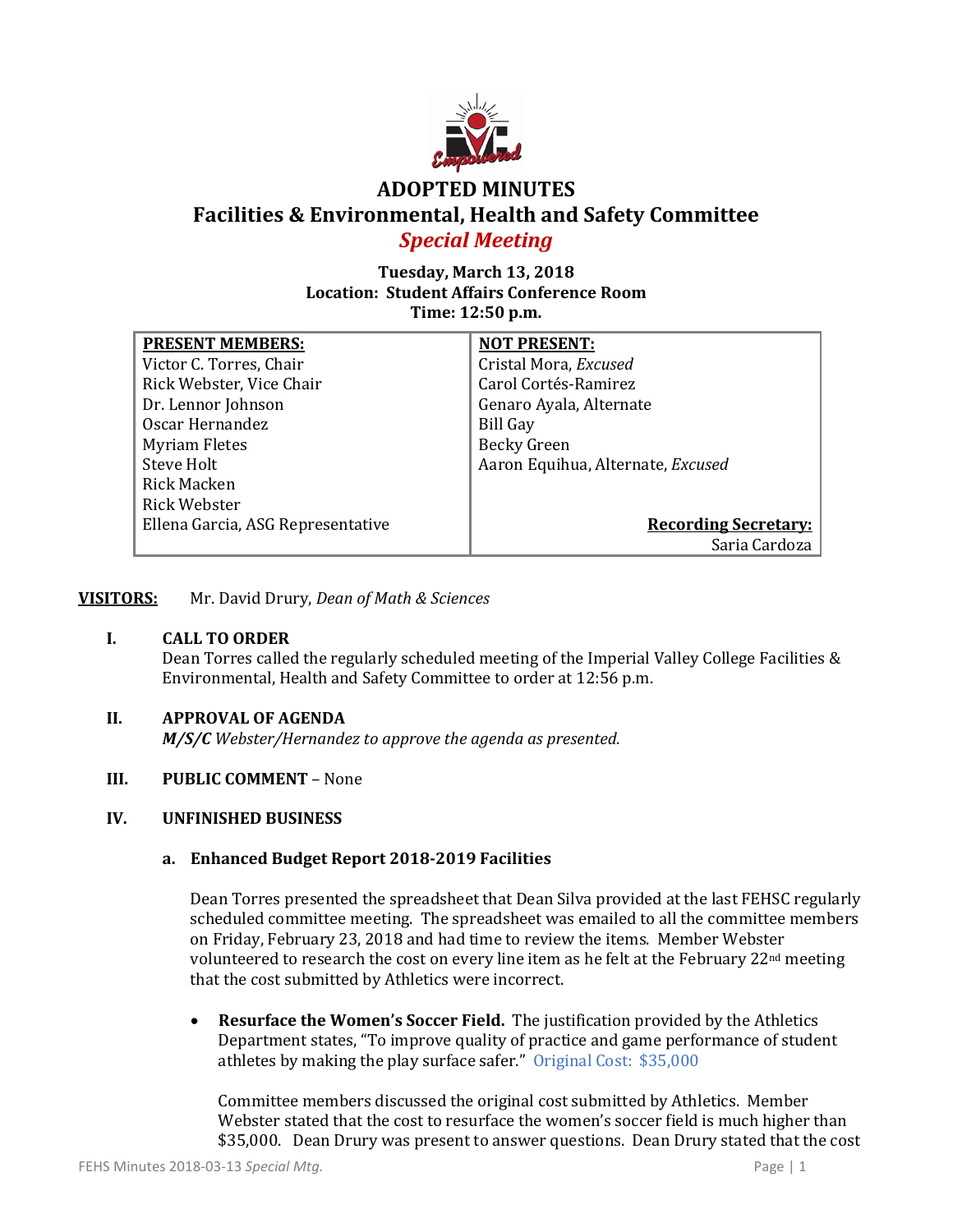was only for sod and not labor. Member Webster stated that the improved seed but require more attention and he does not have the manpower to upkeep the fields. The women's soccer field is currently unplayable as you can feel the clumps of grass when running on the field. A possible solution to install artificial turf was discussed and the cost can be more than \$300,000.

Dean Torres stated that at least one field should be usable. The women's soccer team currently have to use soccer fields at the local high schools to hold their games as their field is not adequate.

*M/S/C Johnson/Holt to recommend the resurfacing of the women's soccer field with the increase from \$35,000 to \$45,000 as labor cost was not taken into consideration. DISCUSSION: The committee agreed that this item remains a high priority.* 

• **Replace the Tennis Courts.** The justification provided by the Athletics Department states, "The courts have been banned by the Pacific Coast Athletic Conference for athletic competition. They are deemed as unfit for athletic competition." Original Cost: \$500,000

Member Webster stated that the cost of \$500,000 is not the actual figure. Concrete courts can cost approximately \$645,000. Asphalt does not last in the valley and the maintenance cost every three years can run approximately \$18k to \$20k. Concrete seems to be a better option however, the cost will increase to an additional \$145,000. Member Webster stated that the subsurface of the current tennis courts is breaking apart. According to Dean Drury this item has been pushed back for several years now. The courts are not adequate to hold games nor tennis courses. The Tennis team also depend on our local high schools to use their courts for competition. IVC has had to hire an additional athletic trainer. Dean Drury stated that the courts will no longer be able to be utilized at all. The courts are now a safety hazard to our students as courses are still being held. Member Macken stated that concrete would be the best as well as worth the cost.

*M/S/C Macken/Hernandez to recommend replacing the tennis courts as well as increasing the original cost from \$500,000 to \$645,000 as the amount provided was from five years ago. DISCUSSION: Member Macken stated that this item be identified as a known safety hazard where the college is now at risk. The committee agreed that this item remains a high priority.*

• **Purchase overhangs for the soccer field.** The justification provided by the Athletics Department states, "To improve quality of practice and game performance of student athletes while providing a safe environment." Original Cost: \$20,000

The soccer season begins in August where temperatures may easily reach to 110F to 120F which makes it extremely unbearable for our team members to sit with no shade.

The committee agreed this is a disservice to our students.

*M/S/C Webster/Holt to recommend the purchase of overhangs for one soccer field with the cost of \$20,000. DISCUSSION: The committee agreed that this item remains a medium priority.*

• **Install Outside Restroom Facilities.** The justification provided by the Athletics Department states, "To improve the quality of practice and game performance of student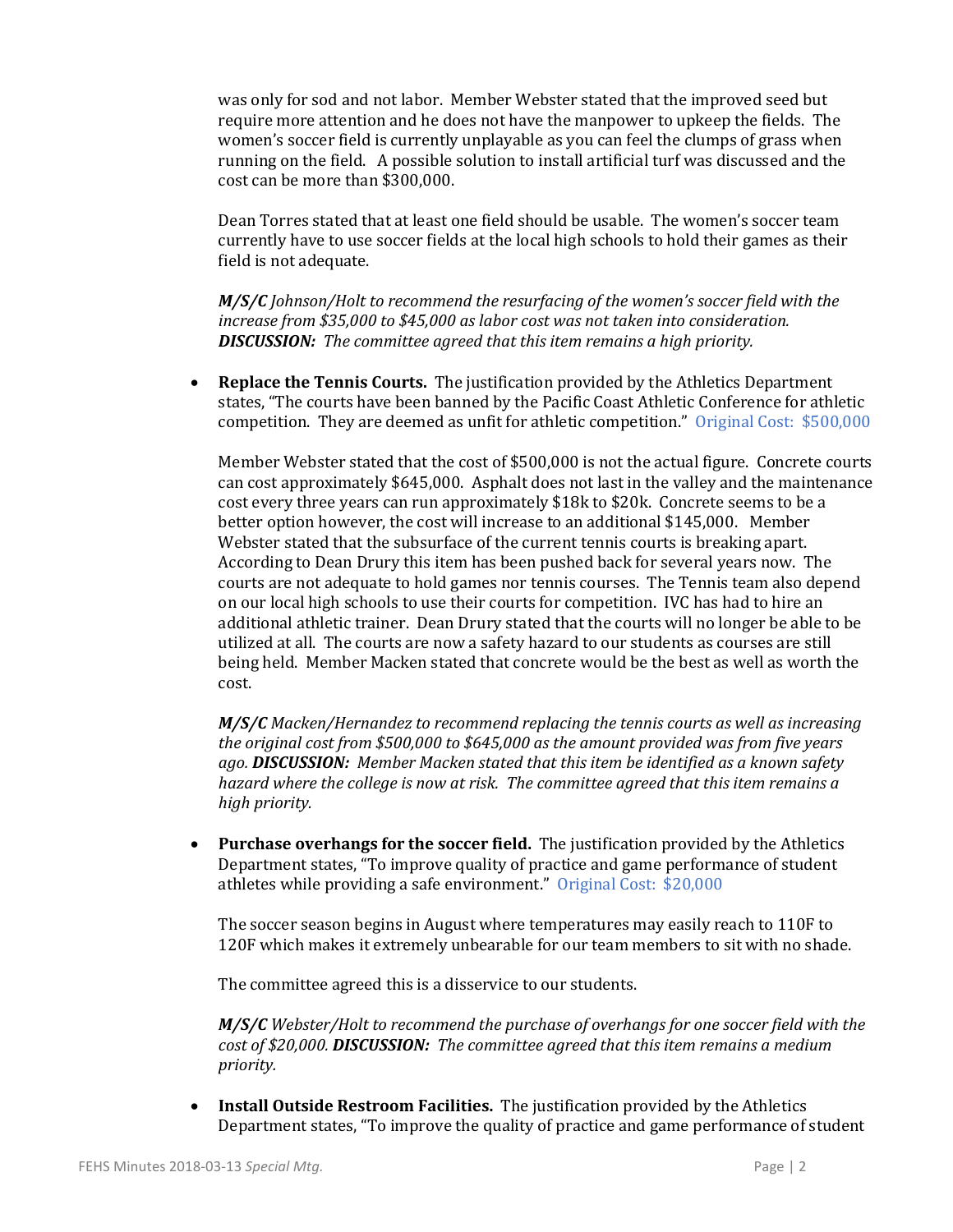athletes by not having to waste time by going all the way to the gym to use the next room facility. It is also a better experience for community members when watching IVC sporting events." Original Cost: \$150,000

Member Webster again stated that the cost figure submitted is nowhere near the actual cost for this particular job. Member Webster stated the County didn't approve the septic tank back in 2007 and doesn't foresee that been approved now. Sewer will need to be put in increasing the cost to easily \$500,000 to \$800,000.

Players and coaches are often seen changing in their vehicles. The closest restrooms are the ones by the swimming pool area. Dean Drury stated that not having restroom facilities nearby is now considered a health hazard.

Member Macken stated feeling uneasy approving this particular request when the committee does not know what the cost would be for this project. The committee agreed that the lack of restrooms is also a disservice to our students and our guest utilizing the fields.

*M/S/C Macken/Holt to recommend the install of outside restroom facilities pending the receipt of a comprehensive quote displaying the actual cost for the entire project. DISCUSSION: The committee agreed that this item remains a medium priority.*

• **Install lights on the 4 Athletic Fields.** The justification provided by the Athletics Department states, "To improve quality of practice and game performance of student athletes in a safe environment. The outside teams currently practice in triple digits of temperature in August and September. This will improve student success." Original Cost: \$800,000

Member Webster placed a phone call to Musco Lighting Company and unfortunately, due to the limited time Musco was not able to come out and check the fields out. The verbal estimate to install all four lights will be closer to a \$1.2 million dollars. A soccer field alone costs \$175,000 to \$200,000 while the baseball and softball fields cost approximately \$400,000 per field.

This item was extensively discussed whether or not this project is feasible. The committee discussed the possibility of doing one or two fields instead of all four. Dean Drury expressed his reasons of why the lights are much needed. More courses will be offered in the evening and this will alleviate the triple digit issues in the mid-day.

Member Fletes asked if there were any grants available to assist with this project. Dean Drury stated that POST (Public Officer and Safety Training) might have grants available but there are hardly any for Athletics in the community college level. Most grants are geared towards junior high and high schools.

#### *M/S Johnson/Fletes to recommend installing lights in only two fields versus all four. ABSTAIN: Webster*

*DISCUSSION: A lengthy discussion followed on what field had priority for lighting. Dr. Johnson and Member Fletes pulled their motion.* 

## *This item dies due to lack of a motion.*

• **Increase Support to Laboratory Classes & Maintenance Agreement.** The justification provided by the Athletics Department states, "There's a lot of equipment needed for our